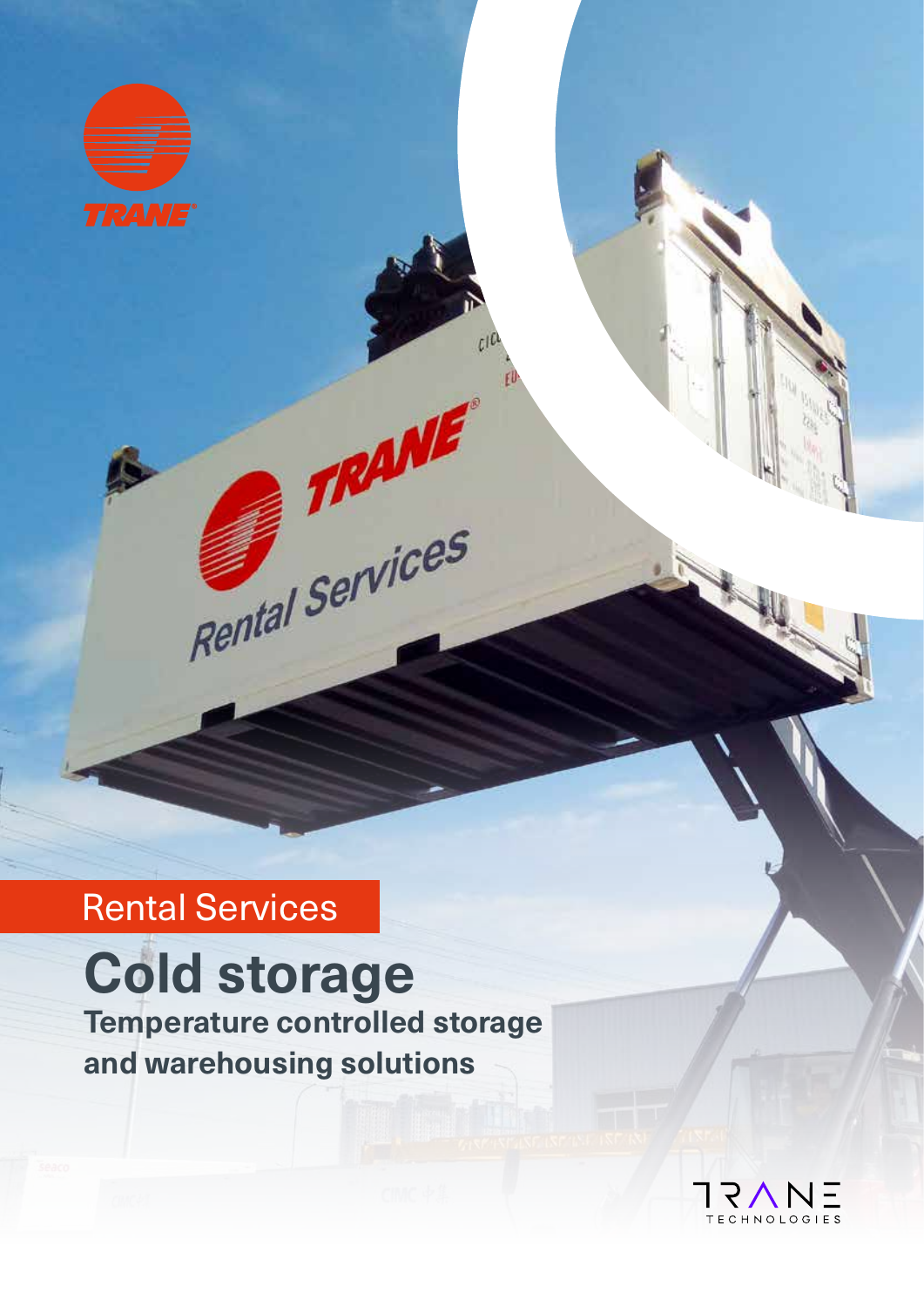## Cold storage

#### Low to ultra-low temperature solutions

Trane offers cold storage solutions with extensive applications in storage, warehousing and testing. No other product delivers an extreme temperature range between +40°C and -70°C with such accuracy. Our solutions can be adapted to perfectly meet your needs with options including telematics, remote monitoring and Controlled Atmosphere.

#### **Needs**

#### **Short term storage**

Events, production peaks or fast-tracking a permanent cold store project.

#### **Long-term warehousing**

When a capital investment is not the preferred option, Trane EaaSy is the flexible and dynamic solution of choice.

#### Applications





Warehouses R&D material

and high-tech components



Festivals/ events/ exhibition centers



**Supermarkets** 



Any raw material or finished product requiring temperature controlled storage to preserve or increase shelf life.

R&D applications where a temperature controlled environment is required to enable Accelerated Life Testing (ALT) of critical components.



**Trane Cold Storage** solutions can maintain optimal temperature with minimal fluctuation. With extra insulation, off-site preservation ensures protection of product quality.

Large Storage Capabilities + Ultra-low temperatures





Low Temperature Fan Coil units for food storage Trane EaaSy (Equipment As A Service)

#### **Key Features**

- **Low to ultra-low temperature** capability
- **Precise temperature** control
- **GDP Pharma certified**
- **Fully electric** operation, with optional diesel generator back-up
- **Factory fitted telematics**: Real-time remote monitoring, 24/7 (option)
- **Also available in ISO container** sizes 10', 20' and 40'
- **Easy to use/easy to servic**e: Simple design and most advanced controller in the industry



#### Trane low temperature technologies offer solutions for multiple applications

#### **APPLIED**



Low temperature systems Chillers / Boilers / Heat Pumps / Fancoils / AHUs For all building sizes and types